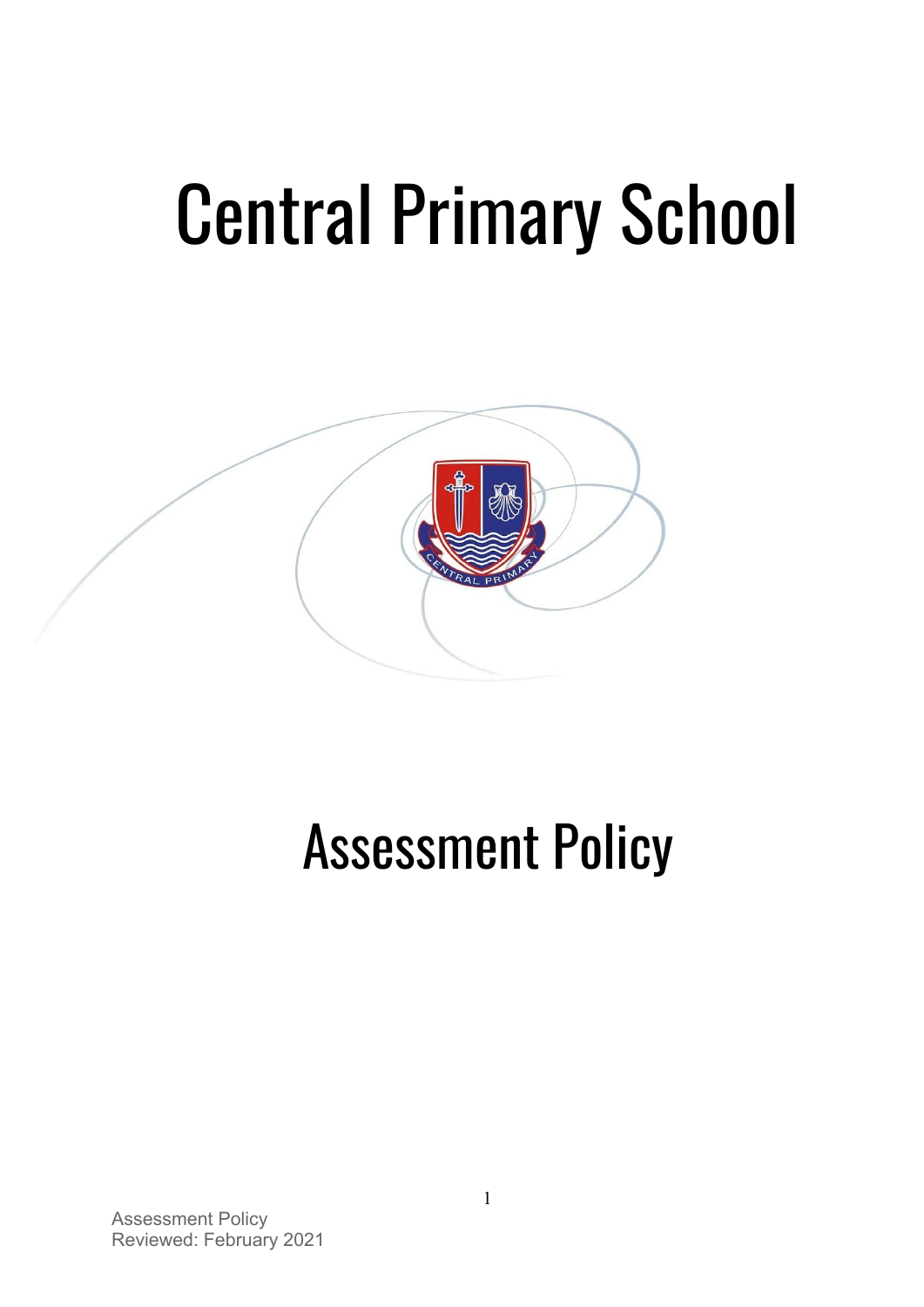## **Our motto: Children are Central.**

A key aim of Central Primary School is that every child will achieve to his or her full potential. We believe that this will be accomplished through a close partnership with parents, pupils taking responsibility for their own learning, and highly motivated, skilled staff. The purpose of this assessment policy is to help pupils know what they are doing well, and what they need to do to improve. The knowledge gained will be used to inform teaching and direct learning. It may also be used to place pupils in appropriate ability groups.

Assessment in school can be affected by a number of different external factors, including governmental decrees.

#### **Definitions**

- Assessment *for* learning (formative assessment) involves the use of assessment in the classroom to raise pupil achievement. It is based on the idea that pupils will improve most if they understand the aim of their learning, where they are in relation to this aim, and how they can achieve this aim (i.e. to close the gap in their knowledge).
- Assessment *of* learning (summative assessment) involves judging pupils' performance against national standards. Teachers may make these judgements at the end of a unit of work, of a year, or of a key stage. Test results, too, describe pupil performance.

#### **Objectives**

The objectives of assessment in our school are:

- To enable our children to demonstrate what they know, understand and can do in their work;
- To help our children recognise the standards to aim for, and to understand what they need to do next to improve their work;
- To allow teachers to plan work that accurately reflects the needs of each child;
- To provide regular information for parents that enables them to support their child's learning;
- To provide the headteacher and governors with information that allows them to make judgements about the effectiveness of the school.

Roles and responsibilities

Head teacher's roles and responsibilities:

Pupils will only follow curriculum, syllabi or be entered for examinations approved by the governing body

A curriculum (sequenced to be progressive of pupils' learning) will be in place for all subjects Where a subject does not have national standards as a reference then school standards will be provided and standardised assessment will be used to inform teacher assessment of pupil progress National Tests are administered and reported in accordance with the statutory framework

Ensure that all teachers receive training on how to use formative assessment to inform lesson planning – this will include setting learning objectives, observing pupils learning, discussion, questioning and giving feedback

Ensure that marking of pupils learning complies with the school's marking and feedback policy, and is used to motivate pupils and to provide them with specific guidance on what further learning is required

Track the attainment of pupils and their individual progress, ensuring that information about individual pupils will only be made available to them or their parents/ carers

Ensure that all pupils receive an annual report for each subject once per year written in accordance with agreed procedures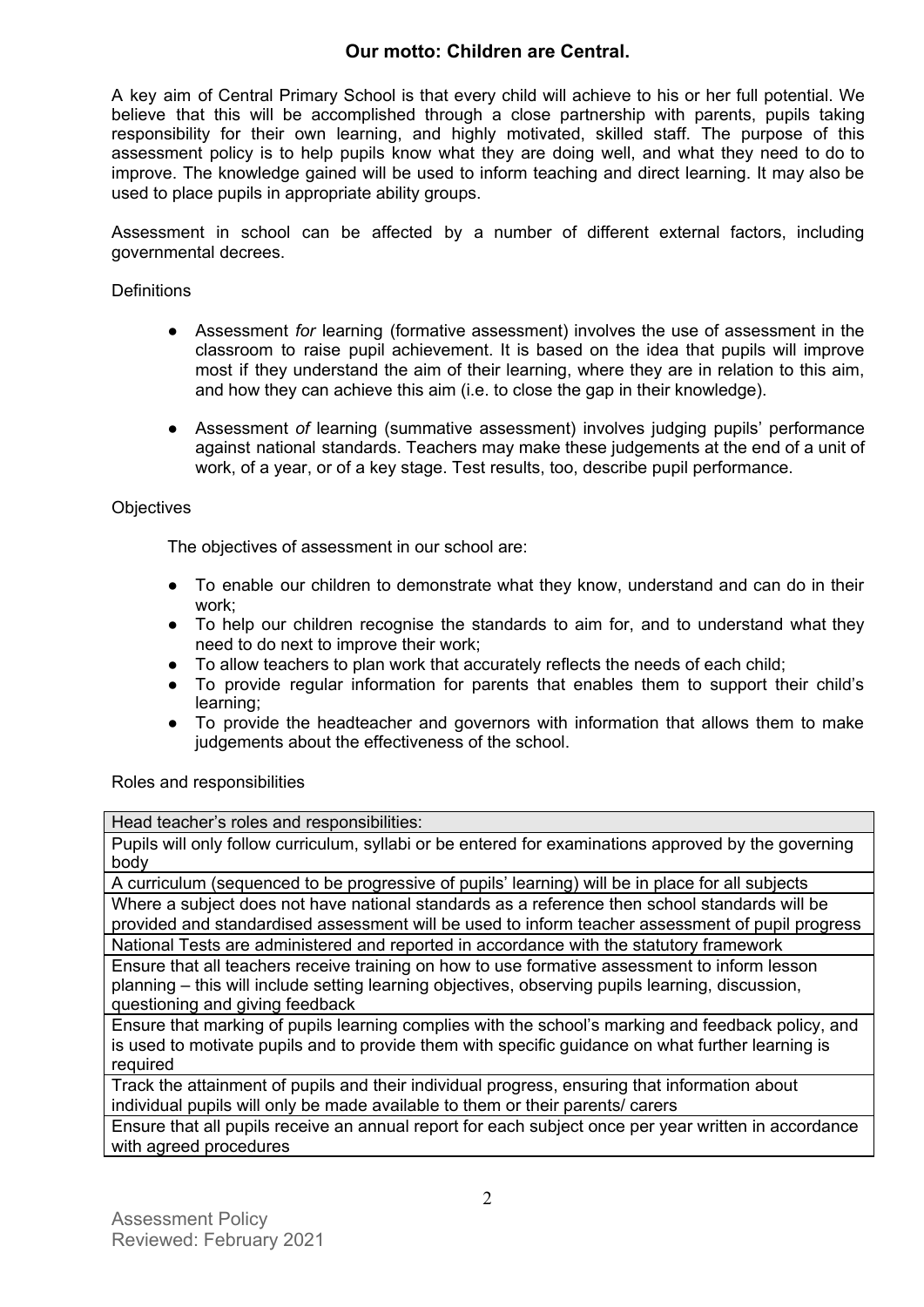Ensure that parents are informed regularly about their child's progress and annually about the results obtained in national tests and examinations

Ensure that any changes required to this policy in the light of practice and changes in national requirements are reported to the governing body of the school.

Ensure that if any of these roles are delegated to other members of staff that they are completed to a high standard and in a timely fashion

At Central Primary we have a member of the senior leadership team who is responsible for assessment in the school.

Assessment Co-ordinator's roles and responsibilities:

Ensure that assessments are carried out throughout the year, and are compiled in the class assessment folders.

Provide staff with information about assessment procedures, including those with and without national standards, so that effective assessments can take place.

Collates assessment information into cohort files (paper or electronic)

Assist in the setting of target setting for all pupils across the school, each year in addition to the statutory target settings arrangements

Provide all teachers with training on how to use formative assessment to inform lesson planning this will include setting learning objectives, observing pupils learning, discussion, questioning and giving feedback

Ensure that marking/ feedback of pupils learning complies with the school's marking and feedback policy, and is used to motivate pupils and to provide them with specific guidance on what further learning is required

Hold pupil progress meetings with teachers at least once a term, discussing in depth each pupil's progress and the data produced for each cohort of pupils

Track the attainment of pupils and their individual progress, ensuring that information about individual pupils will only be made available to them or their parents/ carers

Promote the use of assessment in the school as a tool for enhancing teaching and learning

Kept abreast of new assessment procedures, building them into the school's systems as appropriate

Help staff co-ordinate pupils into relevant groups or interventions

Liaise with relevant staff members about the setting of national assessments and the co-ordination of results

Assessment in crucial to effective teaching and learning and as a school we have high expectations of the use of assessment by all our staff.

Teacher's roles and responsibilities

Ensure that pupils are actively involved in learning and self-assessment of progress i.e. teachers always share the learning objective and success criteria with their pupils in every lesson so they can comment on how they feel their learning has gone

To provide information in feedback to pupils so that they are aware of their next steps in their learning.

To ensure that a child is aware of how they are progressing and by ensuring that they are aware of their next steps

To prepare and analyse the relevant information for pupil progress meetings in good time and ensure the data is with the assessment co-ordinator before attending the meeting

To act on the cause for concern sheets from pupil progress meetings

To regularly inform parents/ carers of their child's progress and attainment (against age-related standards), including writing a report at least once a year and preparing a comments sheet for parent – teacher consultation evenings.

To evaluate planning against the learning intentions for each session in accordance to the guidance on the planning grids

Target-setting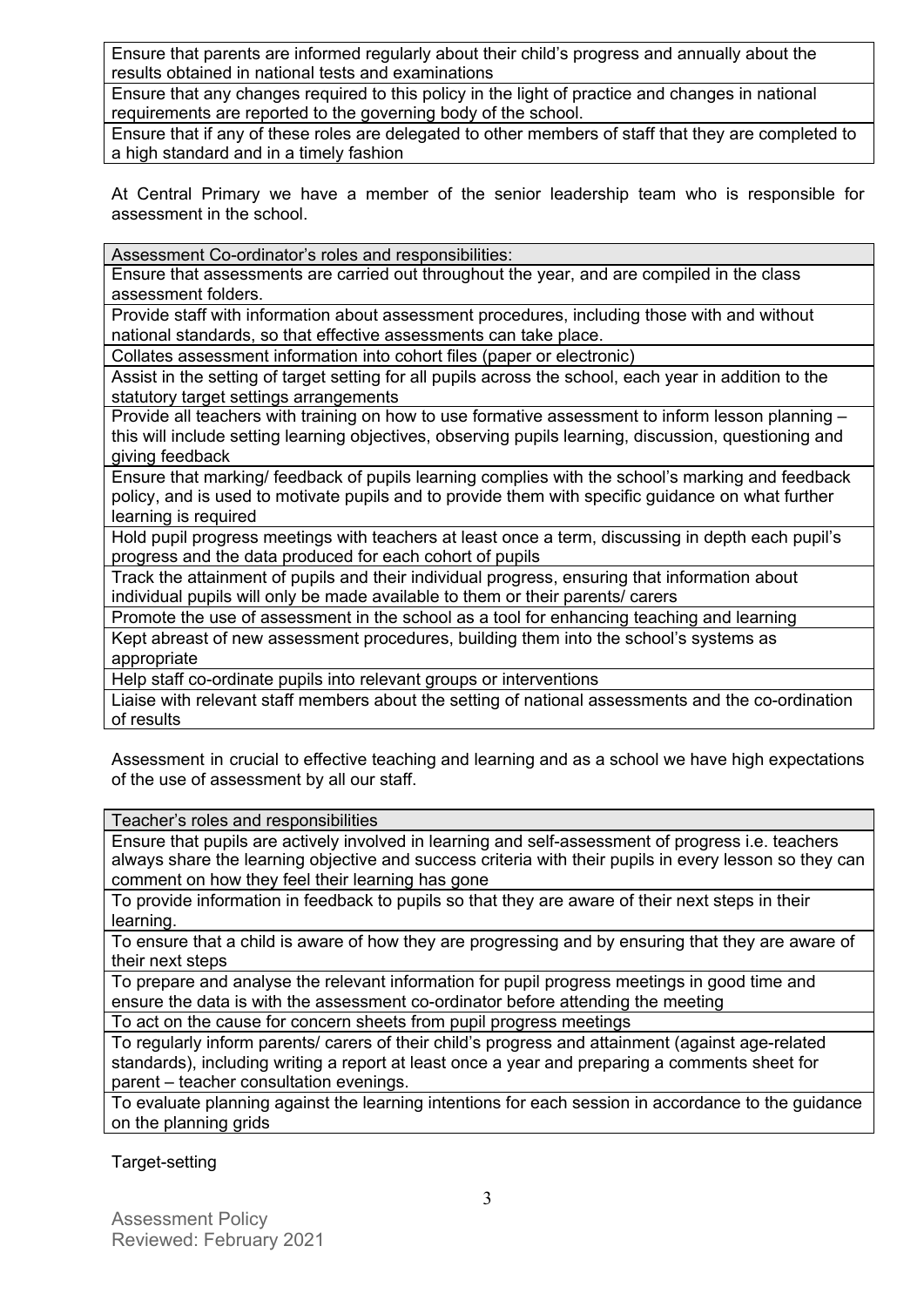• In line with local authority and national standards we target set for each year in our school, submitting statutory targets to the relevant authorities as necessary. We encourage through performance management of staff and regular meetings about assessment the need to set inspirational and meaningful targets for all pupils across our school.

#### Reporting to parents/ carers

Keeping parents/ carers informed and consequently involved in their child's learning and progress is key to their success and as a result of this we have developed robust systems of keeping parents and careers informed.

- Each term we offer parents the opportunity to meet their child's teacher. These meetings are structured and teachers fill in a comment sheet before the meeting, which can be shared with the parents/ carers.
- During the summer term, we give all parents a written report of their child's progress and achievements during the year. In this report, we also identify target areas for the next school year. We comment on all subjects and provide information on progress and attainment.
- In reports for pupils in Year 2 and Year 6 we provide details of the levels achieved in the National Curriculum tests (2015 will be the final year that these levels are provided)
- In Year 1 we report the results of the phonics screening test.
- At the start of each half term we provide parents with a curriculum map, identifying class targets and content to be studied in that term.
- Parents are given opportunities to speak with staff at the beginning and end of each day, as well as through informal group meetings (Friends of Central) and more formal discussions in parents' meetings.

#### Feedback to pupils

We believe that high quality feedback is an important part of assessment at Central Primary, and this policy is complemented by our marking and feedback policy which details how we mark and feedback to pupils.

#### **Inclusion**

As a school, we are committed to inclusive practice and we actively seek to remove the barriers to learning and participation that can hinder or exclude individuals.

We make sure that pupils with special educational needs have the access arrangements that they need in order to perform at their best in all assessments. We also recognise that some pupils with additional needs may not progress as quickly as their peers, but should always receive suitable challenge in their learning.

The inclusion policy provides further details about how our inclusive practice is carried out in our school.

#### **Consistency**

Assessment that is accurate is crucial to the effective teaching and development of pupils. In order to ensure that all our levelling of pupils' work is comparable and in line with National Standards we have regular staff INSET on levelling and moderating pupils work. Some of this we complete with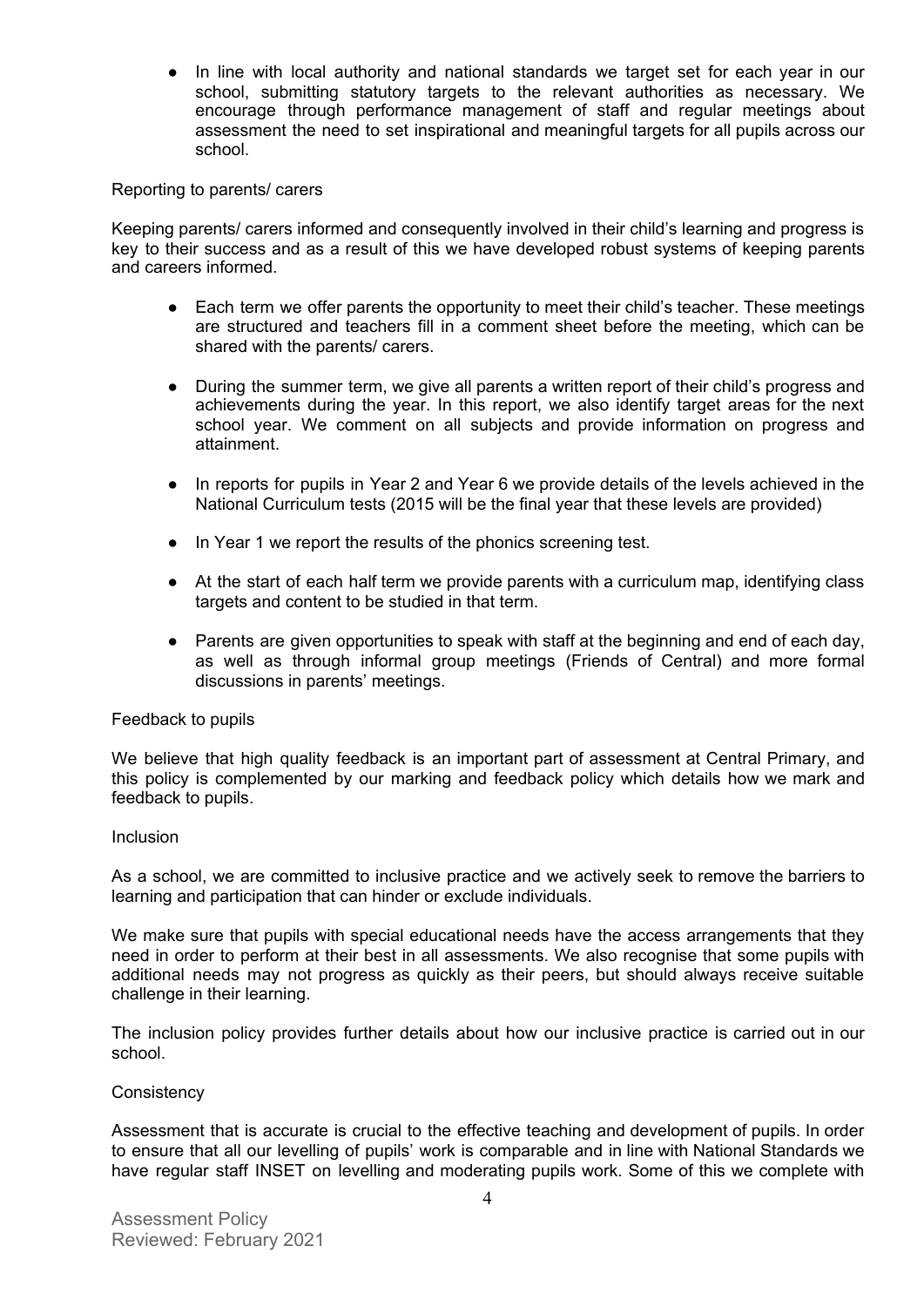external experts and other schools to ensure that our levels are the same as National and Local standards.

All subject leaders are responsible for ensuring that they provide samples of assessed work so that teachers can benchmark the work that pupils produce. All our teachers have opportunities to share their work so that we have a common understanding of the expectation in each subject.

#### National Assessment

Due to Covid-19, the DfE has made changes to the national assessments. Central Primary will follow the Government guidance.

#### Key Stage 2 Assessment Arrangements

We complete the national key stage tests in English (reading and writing) and Maths and provide teacher assessments for English, Maths and Science at the end of Year 6. We believe that it is important that pupils are prepared for these examinations and provide opportunities for pupil to gain insight into the examination prior to them sitting the test. As the arrangements vary slightly on an annual basis we follow the guidance set out in the ARA (Assessment Reporting Arrangements) document which is published each autumn.

#### Key Stage 1 Assessment Arrangements

We complete teacher assessments at the end of Year 2 in English, Maths and Science. These assessments are conducted throughout the year and every care is taken by staff in Year 2 not to stress pupils and these assessments are not timed. As the arrangements for reporting levels vary slightly on an annual basis we follow the guidance set out in the ARA (Assessment Reporting Arrangements) document which is published each autumn. Year 2 results are subject to periodic moderation visits.

At the end of Year 1 pupils take the phonics screening check. This assessment is conducted by their class teacher and the results are sent to the DfE via the Local Authority.

#### Foundation Stage Assessment overview

Like Key Stage 1, Foundation Stage Assessments are conducted throughout the entire year pupils are in Reception. Every care is taken by staff in Reception not to stress pupils and these assessments are based on observations, and evidence gathering. As with Key Stage 1 results, Foundation Stage Assessments are subject to periodic moderation visits. As a school, we use development matters to assess in the Foundation Stage.

All end of key stage assessments are reported to the Local Authority and nationally, in accordance to current guidelines.

#### **Equality**

In accordance with the Equality Act 2010 we seek to;

- a) **eliminate discrimination**, harassment, victimisation and any other conduct that is prohibited by or under the act
- b) **advance equality of opportunity** between persons who share a relevant protected characteristic and persons who do not share it
- c) **foster good relations** between persons who share a relevant protected characteristic and persons who do not share it

Our Assessment policy sets out the equality of opportunity for assessment for all pupils within the school.